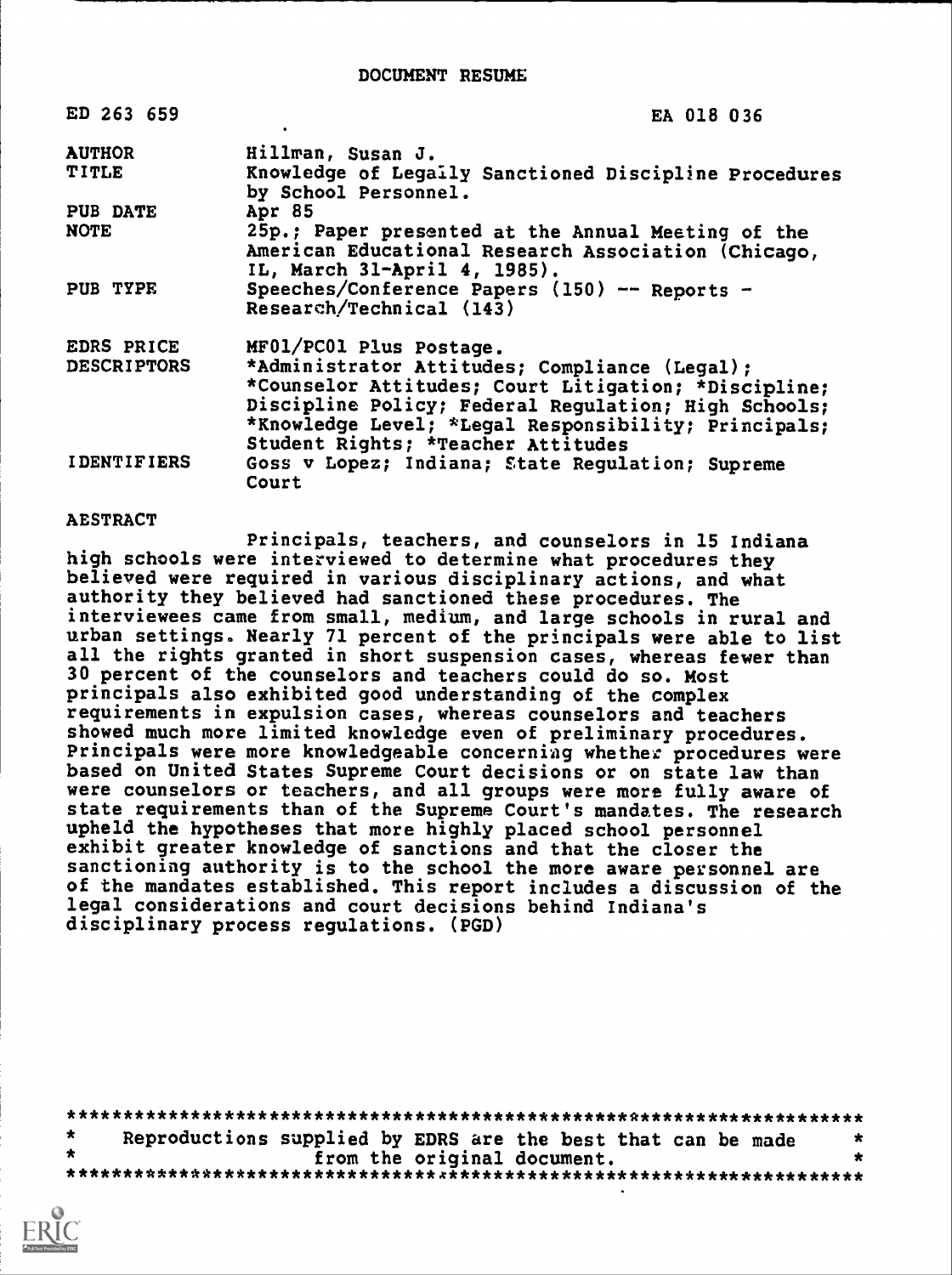U.S. DEPARTMENT OF EDUCATION NATIONAL INSTITUTE OF EDUCATION EDUCATIONAL RESOURCES INFORMATION

CENTER (ERIC)<br>
This document has been reproduced as received from the person or organization onginabng

%C)U Minor changes have been made to improve

reproduction quality.<br>
Points of view or opinions stated in this documents of view or opinions stated in this documents. 4) ment do not necessarily represent official NIE position or policy

"PERMISSION TO REPRODUCE THIS MATERIAL HAS BEEN GRANTED BY

AL  $\sim$   $\sim$   $\sim$  $L$ ilhan

TO THE EDUCATIONAL RESOURCES INFORMATION CENTER (ERIC)."

Knowledge of Legally Sanctioned Discipline Procedures

By School Personnel

Susan J. Hillman, Ph.D.

EA 018 026

Paper to be presented at the annual meeting of the American Educational Research Association, Chicago, April 1985.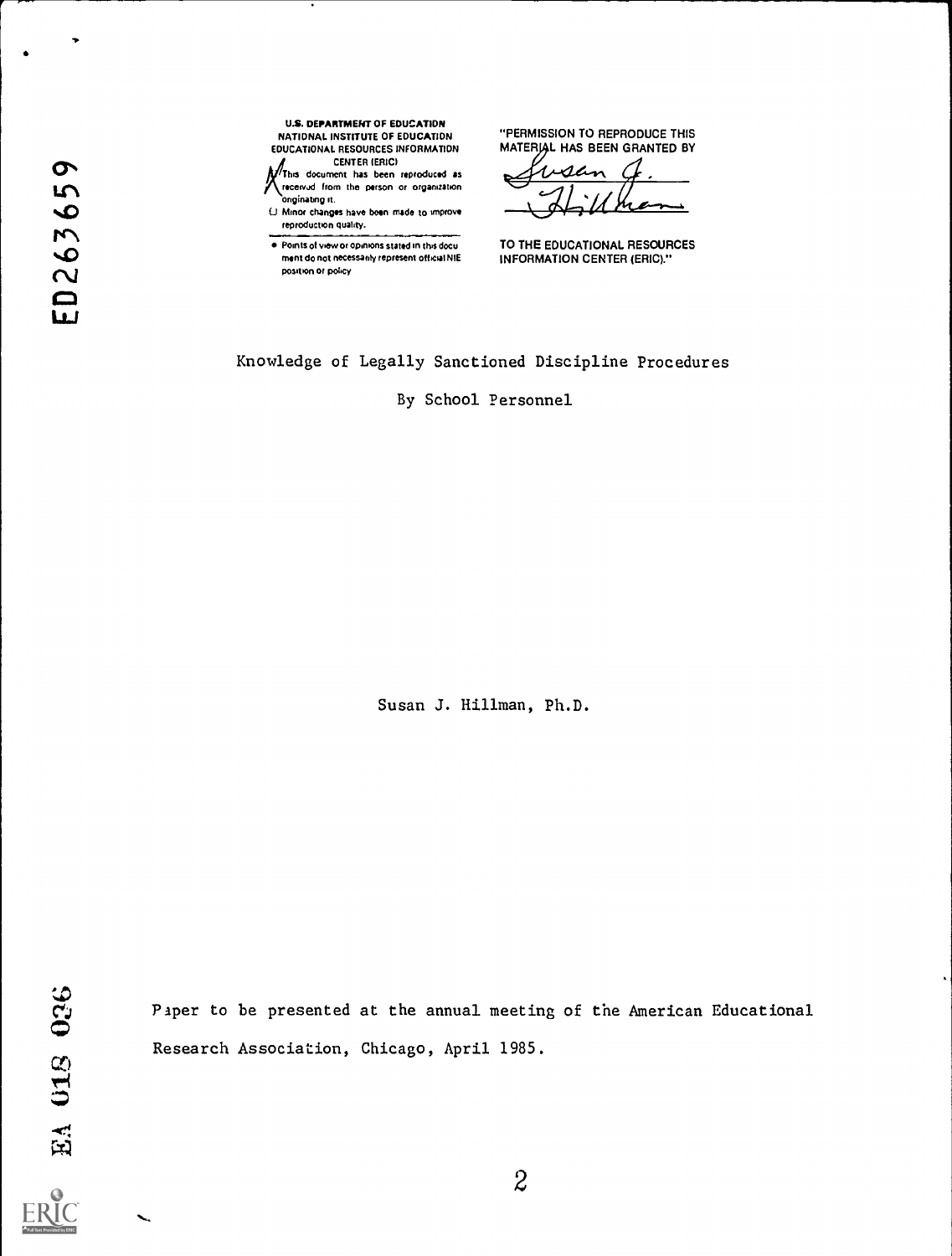### Knowledge of Legally Santioned Discipline Procedures By School Personnel<sup>l</sup>

Disciplinary actions with students have traditionally been a matter for local determination. In the last fifteen years, however, a number of federal judicial decisions (Goss v. Lopez, 1975; Tinker v. Des Moines Independent Community School District, 1969) have imposed regulations which have constricted the latitude once felt in the local handling of disciplinary cases. Some of these decisions have engendered state legislative action also affecting local practices in schools (Burns Ind. Stat. Ann., Supp. 1980). As a result, legislative and judicial decisions have handed down policies that are expected to be implemented at a lower bureaucratic level. For that to transpire, several circumstances must concur: the rule or desired practice must be clearly expressed; it must be known to and understood by those charged with implementation; and local administrators must be able and willing to carry out the policy (Wasby, 1970).

The present study focused on public school disciplinary practices in Indiana. Since in suspension and expulsion cases the procedures to be followed in Indiana public schools have been clearly expressed (Goss v. Lopez, 1975; Burns Ind.

<sup>1</sup>A portion of this paper was taken from an initial draft written by Lee Teitelbaum, Professor of Law, University of New Mexico, reporting results found in conjunction with the present study.



1 3

è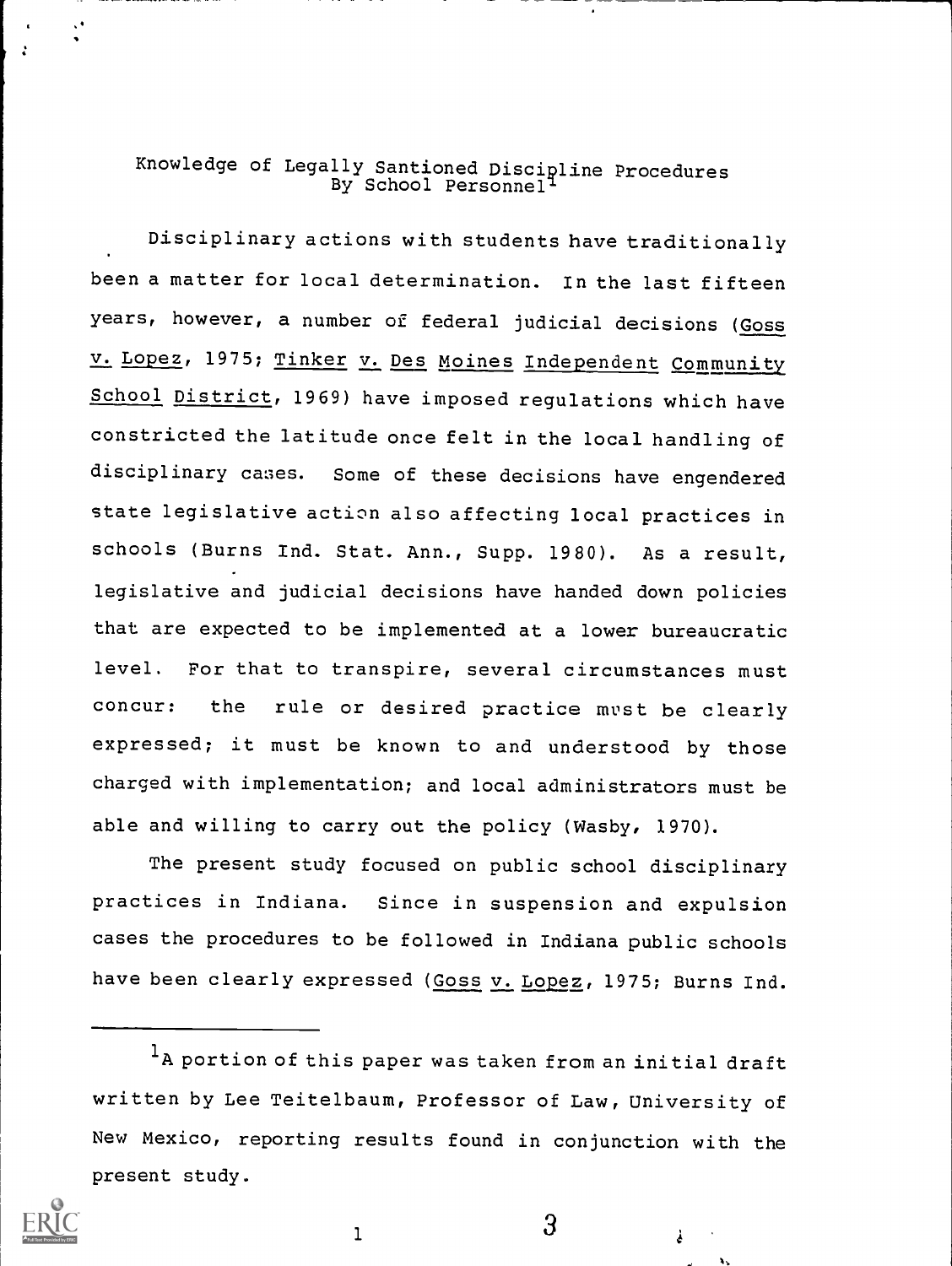Stat. Ann., Supp. 1980), the thrust of the study at hand was to investigate the second step in compliance: whether these procedures were known and understood by those charged with implementation (Wasby, 1970). Although primarily a descriptive study in nature, it was hypothesized that the closer the santioning authority was to the local school, the more likely school personnel would be aware of the mandates. Furthermore, within a school, the higher the position a person held within the school structure, the greater the likelihood that the sanction would be known and understood.

### Legal Framework

 $\epsilon^+$ 

Discussion of the current legal framework for student discipline in Indiana may begin with Goss v. Lopez (1975), in which the Supreme Court first addressed the constitutional status of disciplinary action by public school officials. Like many initial court decisions in previously unregulated areas (In re Gault, 1967), Goss v. Lopez (1975) combined strong language justifying the application of constitutional standards to disciplinary decisions with a carefully circumscribed holding.

To explain why due process applied, the majority observed that students possess constitutional rights which they do not "'shed...at the schoolhouse door" (Goss v. Lopez, 1975, p. 574) and, specifically, that suspension from school without adequate process violates both property and liberty interests held by public school students. The property entitlement is that created by state statutes and

4

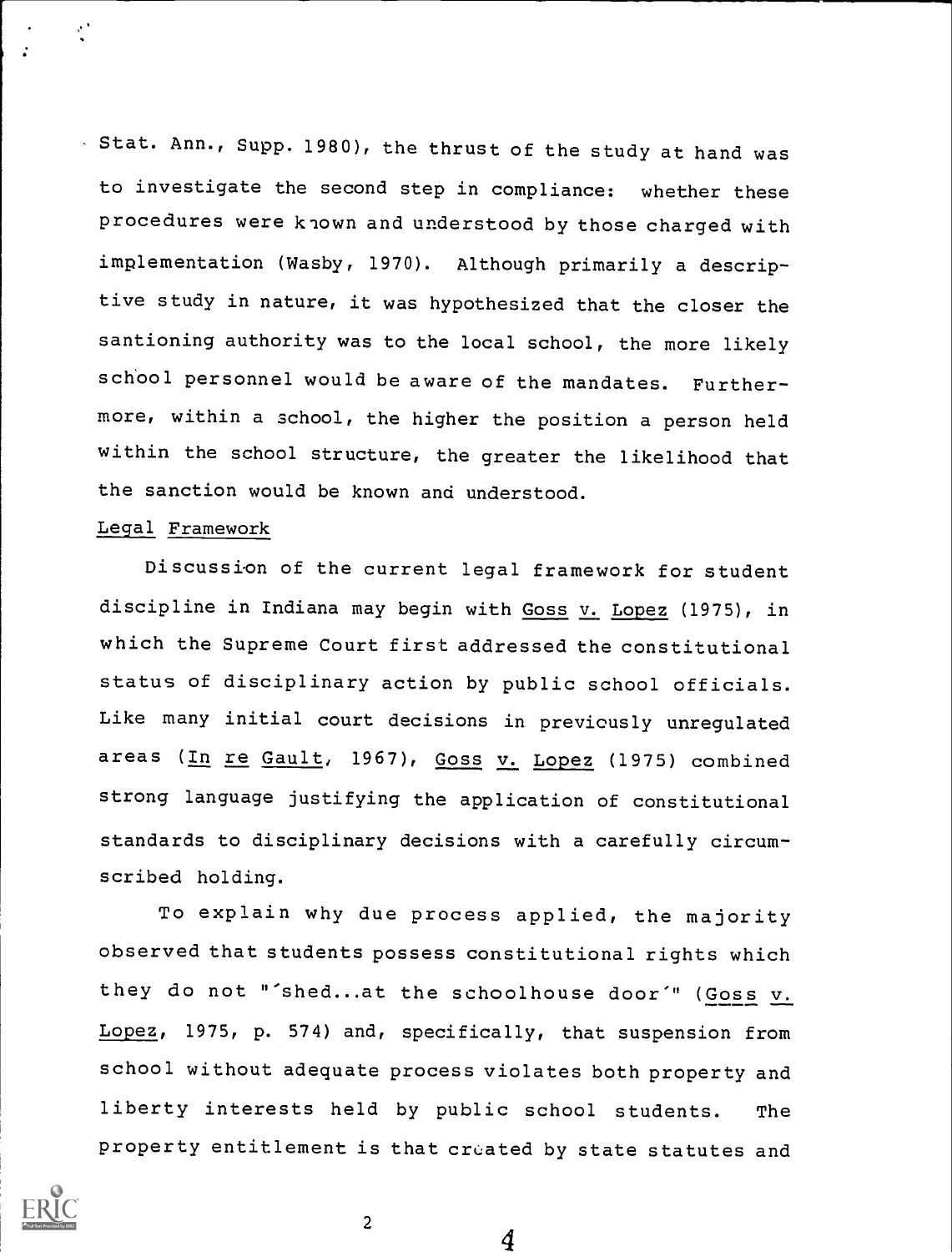constitutions assuring a free education to all residents between certain ages (Goss v. Lopez, 1975). The liberty interest lies in freedom from the injury to a student's "good name, reputation, honor, or integrity" that official charges of misconduct, if sustained and made known, can occasion (Goss v. Lopez, 1975, pp. 574-575). Moreover, these interests were not in the Court's view of minor consequence. Because "education is perhaps the most important function of state and local governments...the total exclusion from the educational process for more than a trivial period, and certainly if the suspension is for ten days, is a serious event in the life of the suspended child" (Goss v. Lopez, 1975, p. 576).

Despite this strong language, the Court did not purport to decide all or even many'issues concerning the process required in various school discipline situations. The holding of the case is addressed only to the "ordinary" suspension of less than ten days. The Court declined entirely to address the range of disciplinary sanctions beyond short suspension. that schools routinely employ. Its holding observes that "Longer suspensions or expulsions for the remainder of the school term, or permanently, may require more formal procedures" (Goss v. Lopez, 1975, p. 583); however, the nature of these more formal procedures is not deliniated by the court. By the same token, corporal punishment, transfers to other schools or programs, exclusion from extracurricular activities and other disciplinary actions fall outside the holding the Goss v. Lopez (1975) decision.



 $\frac{3}{5}$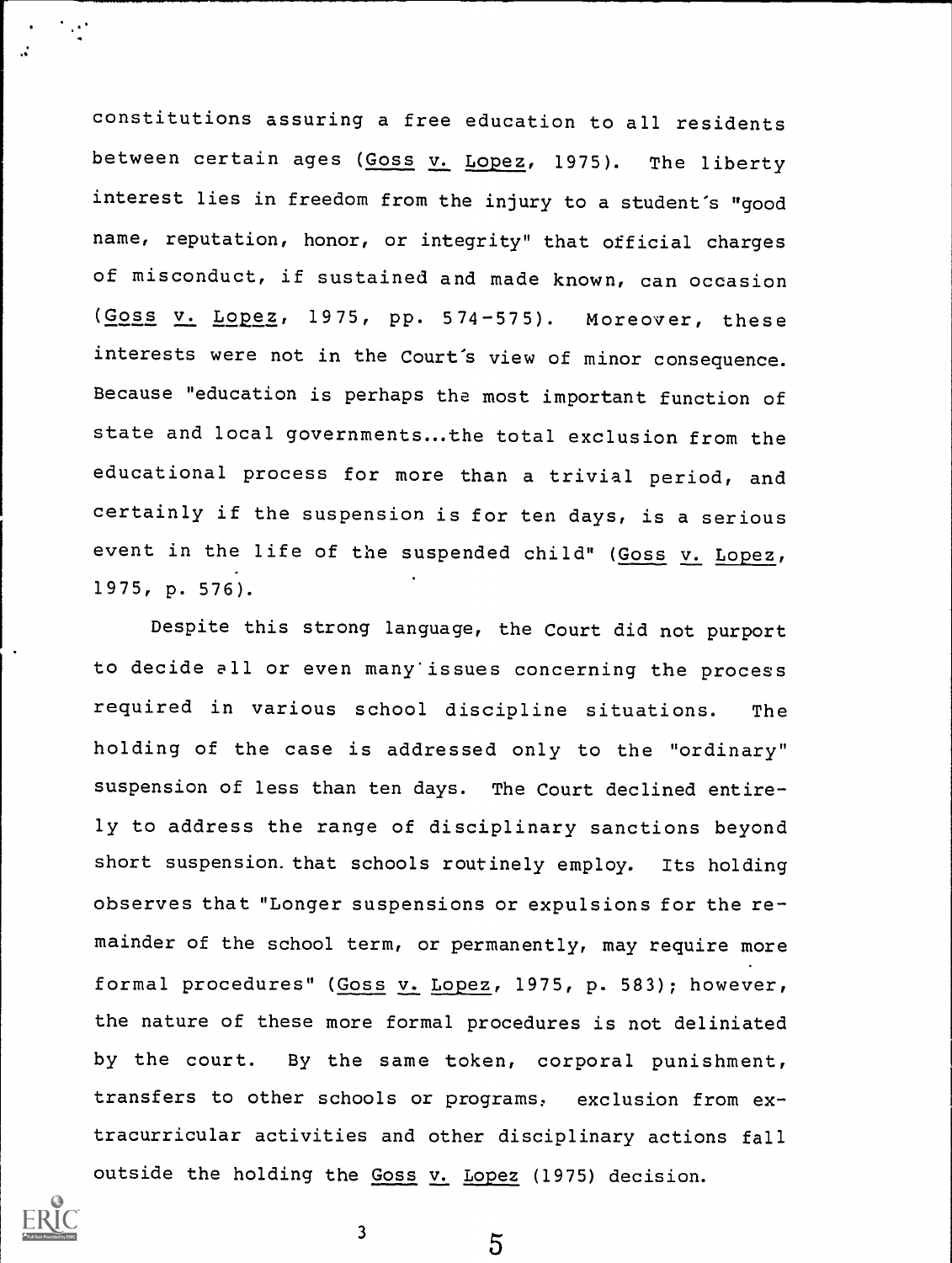Goss v. Lopez (1975) established, therefore, the proposition that students possess constitutionally protected interests in public educat.on which cannot be denied without due process, but the court did not specify what process is required in any but the "usual" short suspension case. The uncertainty created by such a decision was, if anything, heightened by Wood v. Strickland (1975). Decided shortly after Goss v. Lopez (1975), this case imposed civil liability on a school board member who suspends a student when the official "knew or reasonably should have known that the action he took within his sphere of official responsibility would violate the constitutional rights of the student affected..." (Wood v. Strickland, 1975, p. 322). Although Wood v. Strickland (1975) insists that school officials "were not charged with predicting the future course of constitutional law" but only with good faith respect for a student's "clearly established constitutional rights" (p. 322), this limitation affords small comfort to those educators who find little settled by existing Supreme Court decisions (see also Carey v. Piphus, 1978).

On the state level, Indiana statutory law follows but goes considerably farther in its coverage than existing Supreme Court decisions. With regard to short suspensions (the only kind recognized by state law), Goss v. Lopez (1975) and the Indiana Due Process and Pupil Discipline Code (Supp. 1980) now contain identical requirements: a student must receive (1) notice of charges facing him/her, which may be

6

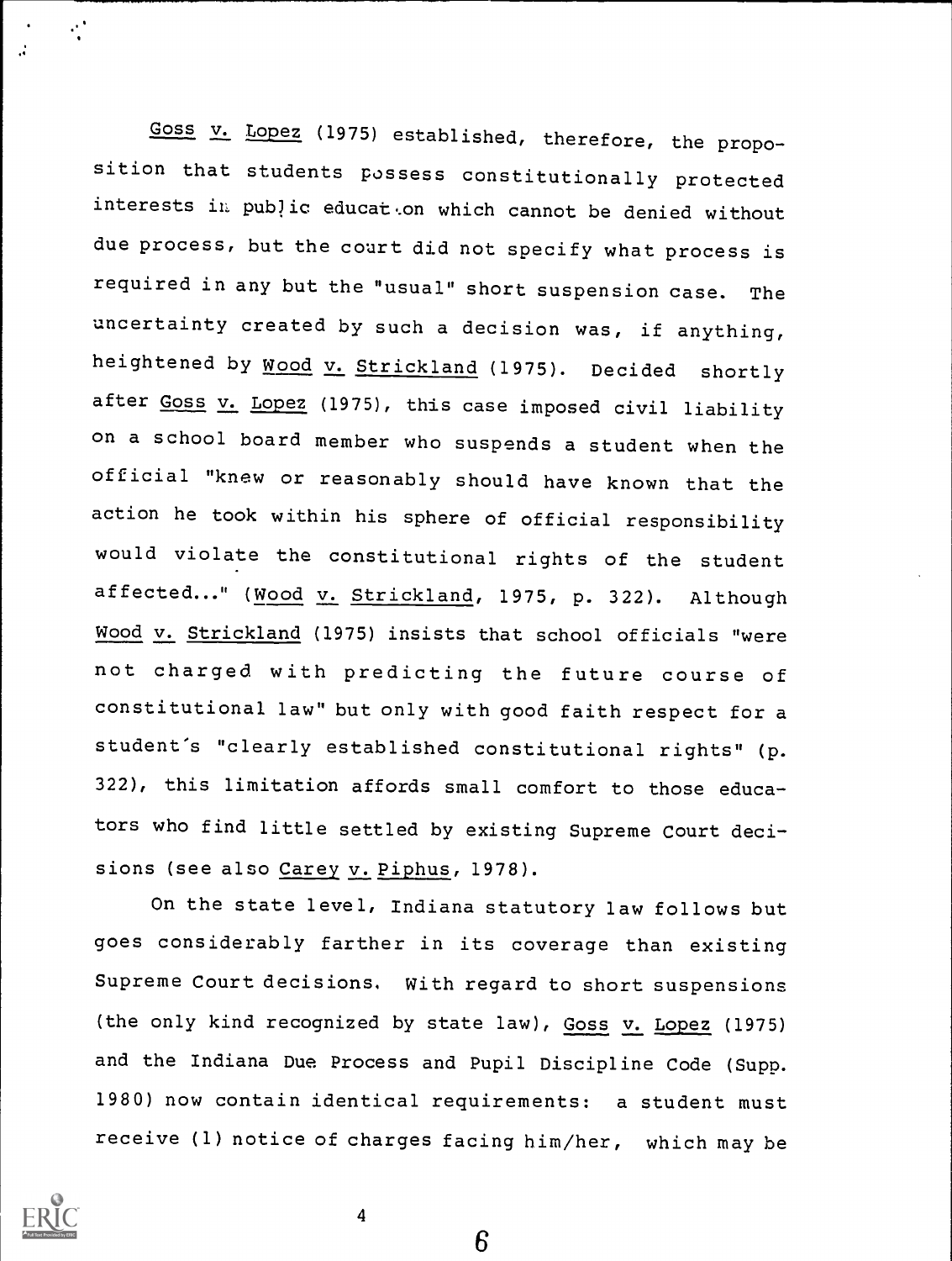informal, and if the student denied those charges, (2) a summary of the evidence against him/her and (3) an informal opportunity to respond (Goss v. Lopez, 1975; Burns Ind. Stat. Ann., Supp. 1980). Moreover, the statute, like Goss v. Lopez (1975), presumes that the hearing will be conducted prior to disciplinary action unless emergent circumstances demand immediate removal of the child from school premises. The present Code provisions, enacted in August of 1980 and obviously designed to track the requirements of  $Goss$   $v.$  Lopez (1975), were in force when this study was conducted.

Indiana legislation also has addressed the expulsion and exclusion of students. While the most that one can say constitutionally is that expulsion or exclusion must be accompanied at least by the process required for short suspensions and probably by some unstated increment beyond that, the Due Process and Pupil Discipline Code (Supp. 1980) does specify procedures for these sanctions. These rules, many of which have been in place since 1971 or 1973 are extremely formal and comprise a comprehensive set of requirements which go well beyond what is ordinarily thought necessary for administrative hearings. The first step involves submission of written charges by the principal to the superintendent of schools. If the latter decides there are reasonable grounds for investigation, he/she is required to appoint a hearing examiner within a specified period. The examiner must then send a statement to the pupil and his or her parents explaining the procedure for initiating a hearing and advising them of the violation claimed, the acts consti-



 $\cdot$  :

7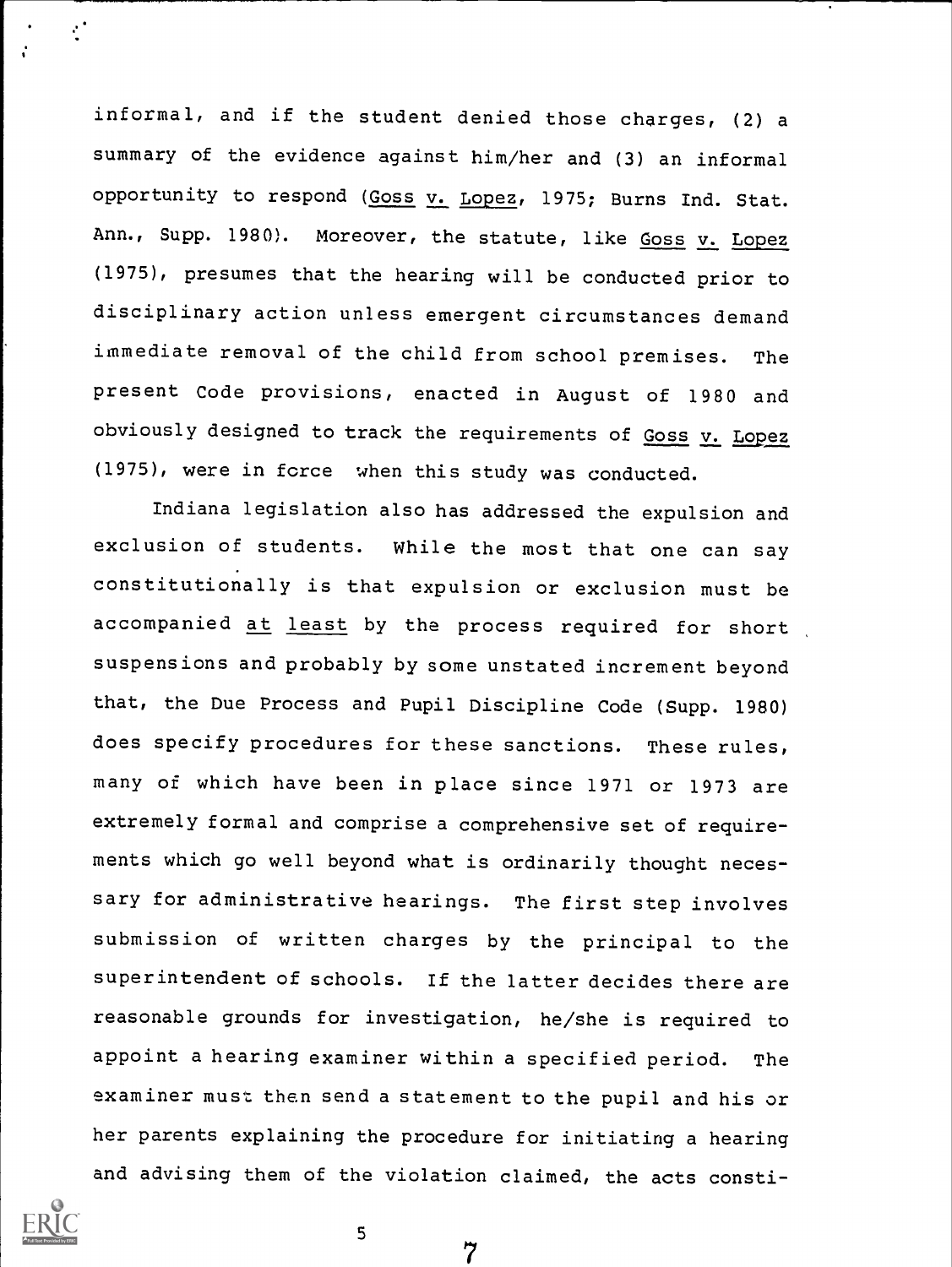tuting the violation, a summary of the evidence to be presented against the student, the penalty requested by the principal, the hearing procedures used in the event of challenge by the student, and of their substantive rights to representation, discovery of records and witnesses, and to the hearing itself. If the student chooses to request <sup>a</sup> hearing, the hearing will be held with the proceedings recorded. The student is also entitled to findings concerning both behavior and sanction, which will be reviewed by the superintendent.

The hearing itself is a highly formalized procedure, with considerably more protection for the student than is usually true of administrative hearings. The pupil has not only the rights listed above, but also rights to presentation of evidence, sworn testimony, and to discovery of the evidence to be used against him/her. The hearing is to be closed for the protection of the student's privacy. In addition, the child is entitled to the privilege of remaining silent throughout, coupled with an express right not to be punished or threatened with punishment for refusing to testify. Moreover, there is a stated right to a severance of hearings in the event that more than one student is involved and it appears that prejudice might result from a joint hearing. Finally, provision is made for a right to appeal. The only concession to notions of informality usual in administrative hearings lies in the provision that the hearing examiner is not bound by rules of evidence or



 $\mathbf{r}^{\prime}$ 

8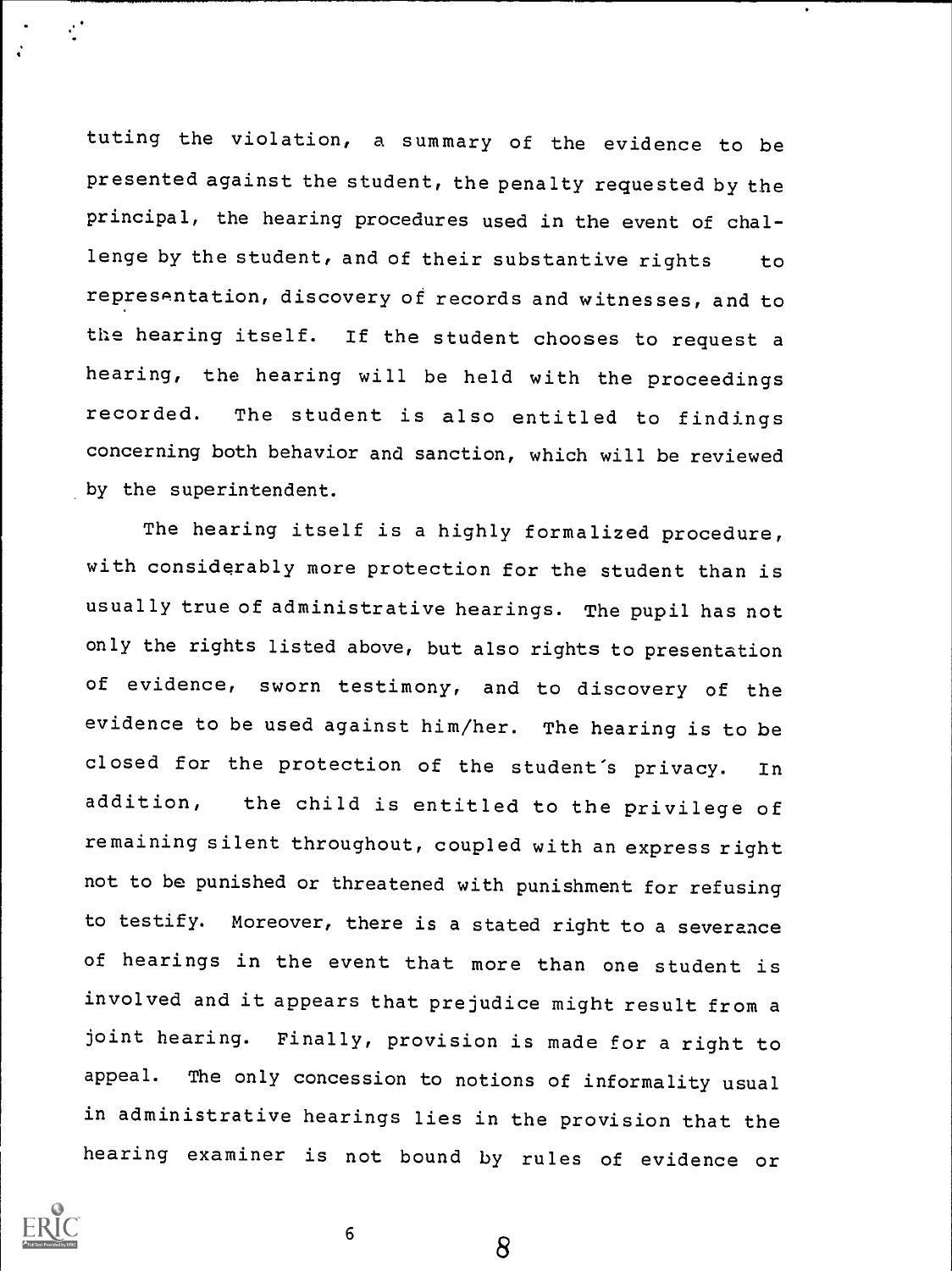courtroom procedure.

Although it-has been pointed out that Supreme Court decisions in the area of school discipline have been ambiguous, it appears that the explicitness of the Due Process and Pupil Discipline Code (Supp. 1980) would provide the necessary clarity which is the essential first step needed for compliance to exist. Hence, the second condition needed for compliance to occur was the focus of this study: knowledge of the required federal and state mandates to be followed in suspension and expulsion cases.

It should be noted that some forms of discipline remain unregulated either by Supreme Court or state legislative action. The- most commonly involved of these is in-school suspension, which involves exclusion from regular classes but not from school premises. Transfer of students to alternative school programs is likewise determined entirely by local practice, as are deprivations of school privileges and exclusions from extra-curricular activities. These disciplinary situations, since they are not addressed by state or federal sanctions, cannot be examined in terms of compliance. Thus, they are left for future study.

Furthermore, it should be mentioned that this research was preliminary and that much of what is reported is descriptive. However, descriptive data regarding school practices and procedures is a necessary first step to understanding the relationship of policy decisions to local school activities, and may provide further and more focused investigation into this and related areas.



9

 $\overline{7}$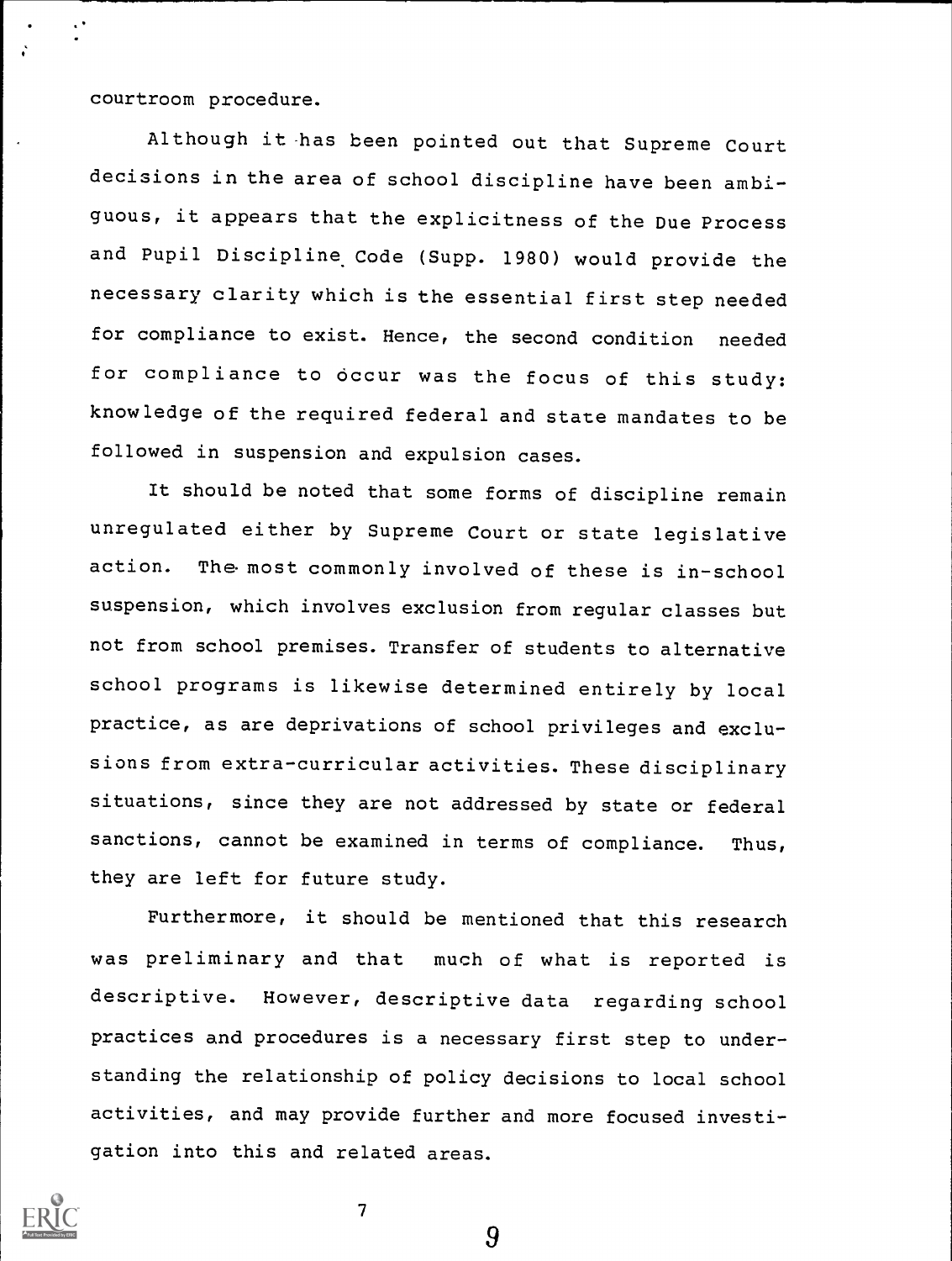#### Method

### Subjects

Research was carried out in fifteen Indiana high schools. Only high schools were sampled; combined junior and senior high schools were excluded from the population because of the likelihood that different sanctions, procedures, and lines of authority would exist for the various age levels. To control for location (urban and rural) and size of school (small, medium, and large), the selection of schools was based on a stratified random sample from a list of public schools supplied by the North Central High School Association. Urban schools were defined as those having a population of more than 50,000 and rural communities included those with fewer than 25,000 residents. Small schools included all schools with fewer than 150 students per class, medium schools had 200-450 students per class, and large schools had more than 500 students per class. Three schools were randomly chosen within each category except that of "small urban" schools. The latter category was not filled because no urban public schools in Indiana were listed as having fewer than 150 students per class. Table 1 represents the selected sample of schools.



 $\mathbf{a}$ 

 $1<sub>0</sub>$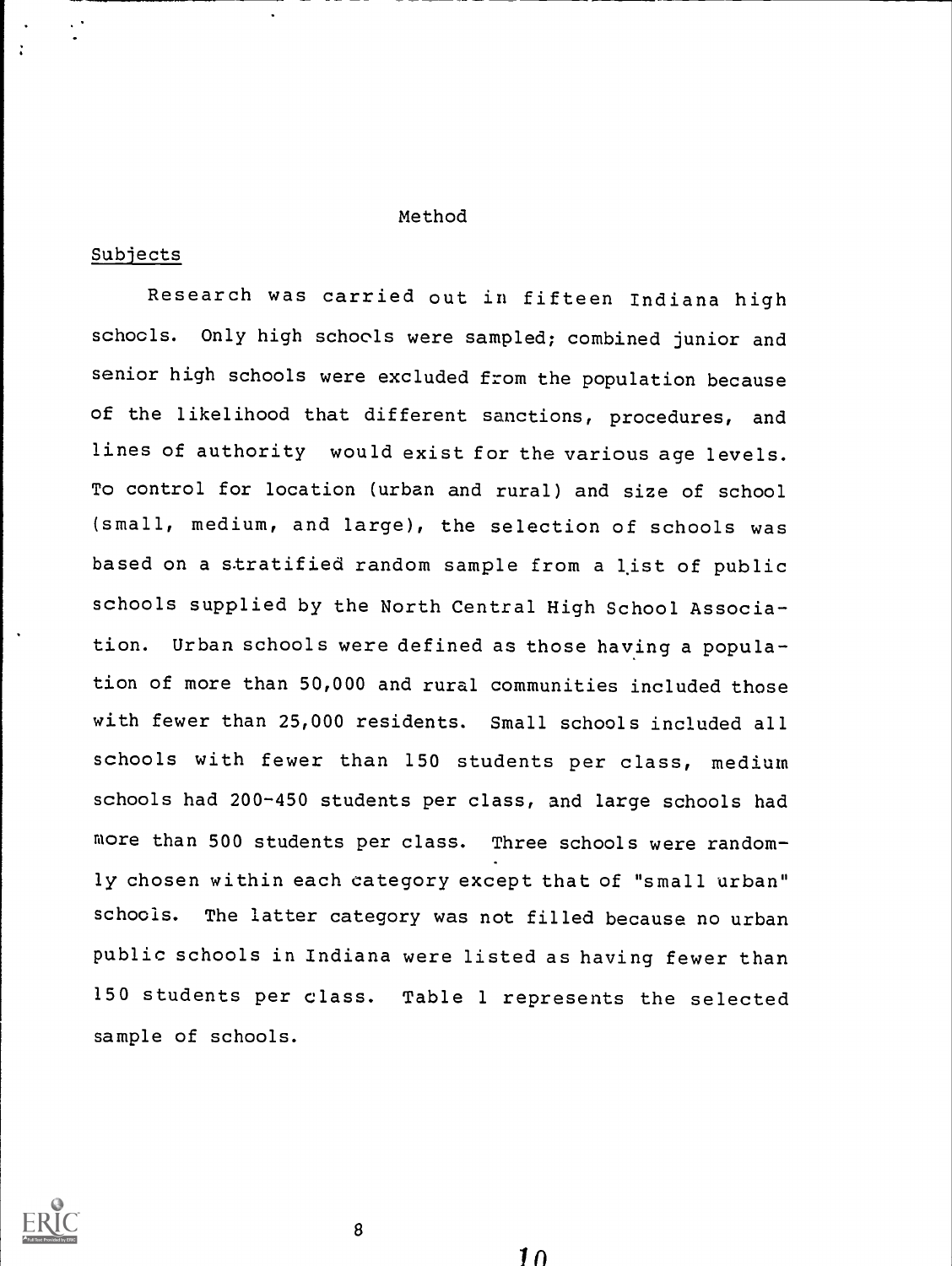### Table 1

Selected Sample of Schools by Size and Location

|        | Rural | Urban |  |
|--------|-------|-------|--|
| Small  | 3     | -     |  |
| Medium | 3     | 3     |  |
| Large  | ર     | 3     |  |

Within each school a separate interview was conducted with the principal, a counselor, and three teachers. In most instances, the principal himself participated; in a few schools, however, an assistant principal was chosen because he was the official primarily responsible for disciplinary matters. In two of the large urban schools, a Dean of Students (having signficant disciplinary responsibility) also participated. Assistant Principals and Deans were counted with Principals, therefore, seventeen respondents in this group were involved. The teachers were selected by the Principals of the schools, and we cannot exclude the possibility that the latter chose teachers believed to be sympathetic with the school's disciplinary activities. Any actual bias of this kind is, however, largely irrelevant to the study; as it happened, teachers rarely answered questions regarding practice or knowledge in the same way as the principals who chose them.

### Instruments

In examining compliance, data on knowledge is essential. In its ordinary definition, compliance with judicial or other commands presupposes knowledge of those commands. Therefore,



9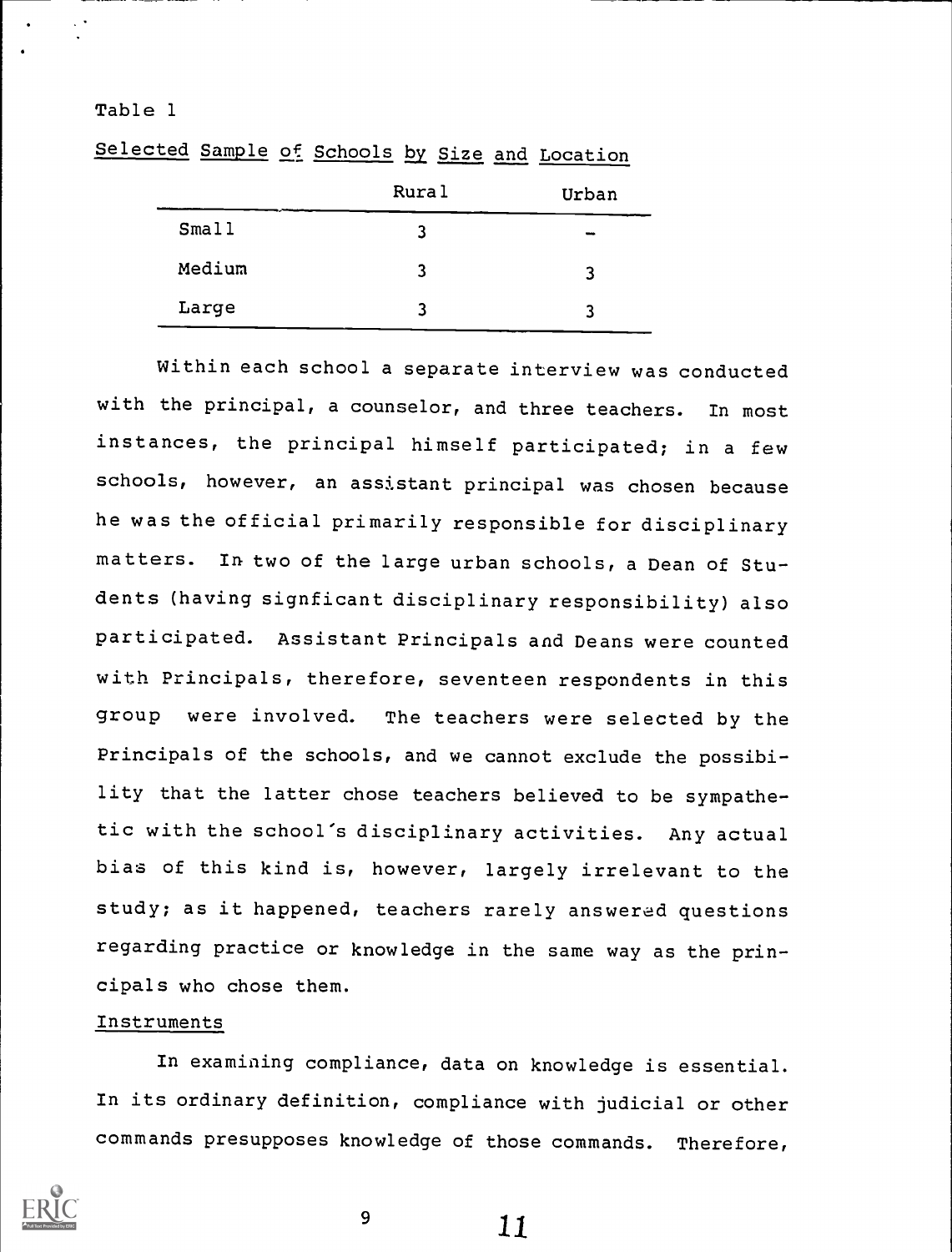in an effort to determine whether knowledge of various legal requirements is differently distributed among school districts and among school personnel on-site interviews were conducted with principals, counselors, and teachers.

The first part of the interview included a series of vignettes describing students and their misconduct. All respondents were asked,given the situation introduced by the vignette, what disciplinary action would be taken in their schools and what procedures, if any, would be followed in each situation. The second half of the interview involved specific items assessing the respondents' knowledge of Supreme Court decisions and state laws regarding student discipline. .

### Procedure

All schools were visited in the spring of 1981. At that time, the principal and/or academic dean were interviewed as well as one counselor and three teachers from the school. The principal selected the teachers who participated within the criterion of scheduling teachers who had a minimum of five years experience. All interviews were conducted separately and were completed on the same day.

Knowledge of procedural rules was determined through two means: (1) the vignettes or scenarios where each respondent indicated what disciplinary action would be taken and what procedures would thereby be implemented, and (2) the specific questions asking if the Supreme Court or state had handed down any sanctions with respect to suspension or expulsion.



 $10$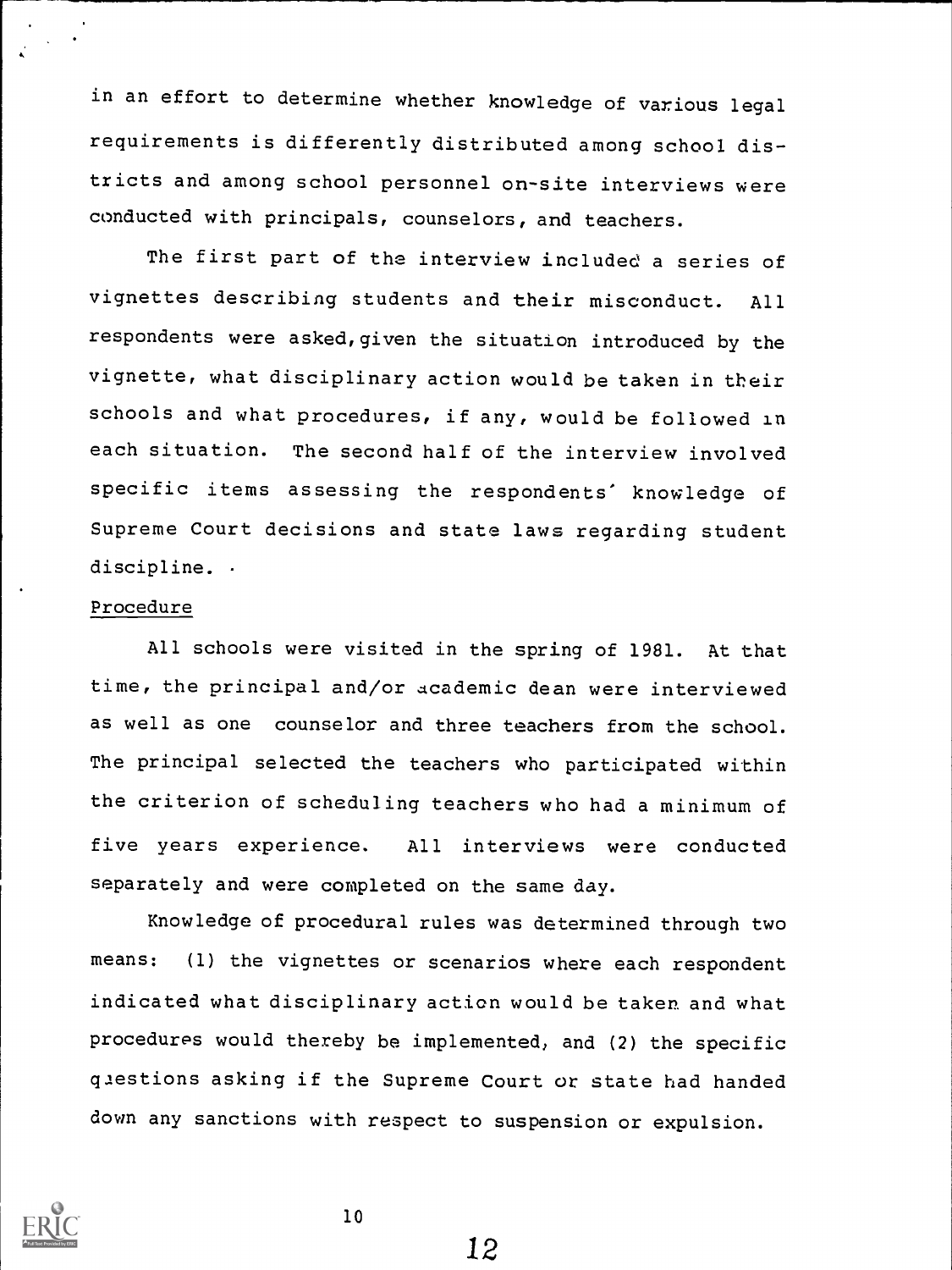### Results

The results of the study are reported in two sections. The first section deals with the procedures principals, counselors, and teachers felt were required following a specific disciplinary action. The second section covers the subjects' knowledge of whether the Supreme Court or state legislature had sanctioned particular procedures to be followed in school disciplinary cases.

## Procedural Requirements

Both Goss v. Lopez (1975) and the Indiana Due Process and Pupil Discipline Code now require that students faced with suspension from school be advised of the charges against them and, if those charges are denied, the student is provided with a summary of the evidence regarLing their misconduct and an informal opportunity to respond to the charges prior to removal from school. Table 2 presents data concerning the extent to which personnel in the sample schools report knowledge of these three steps.

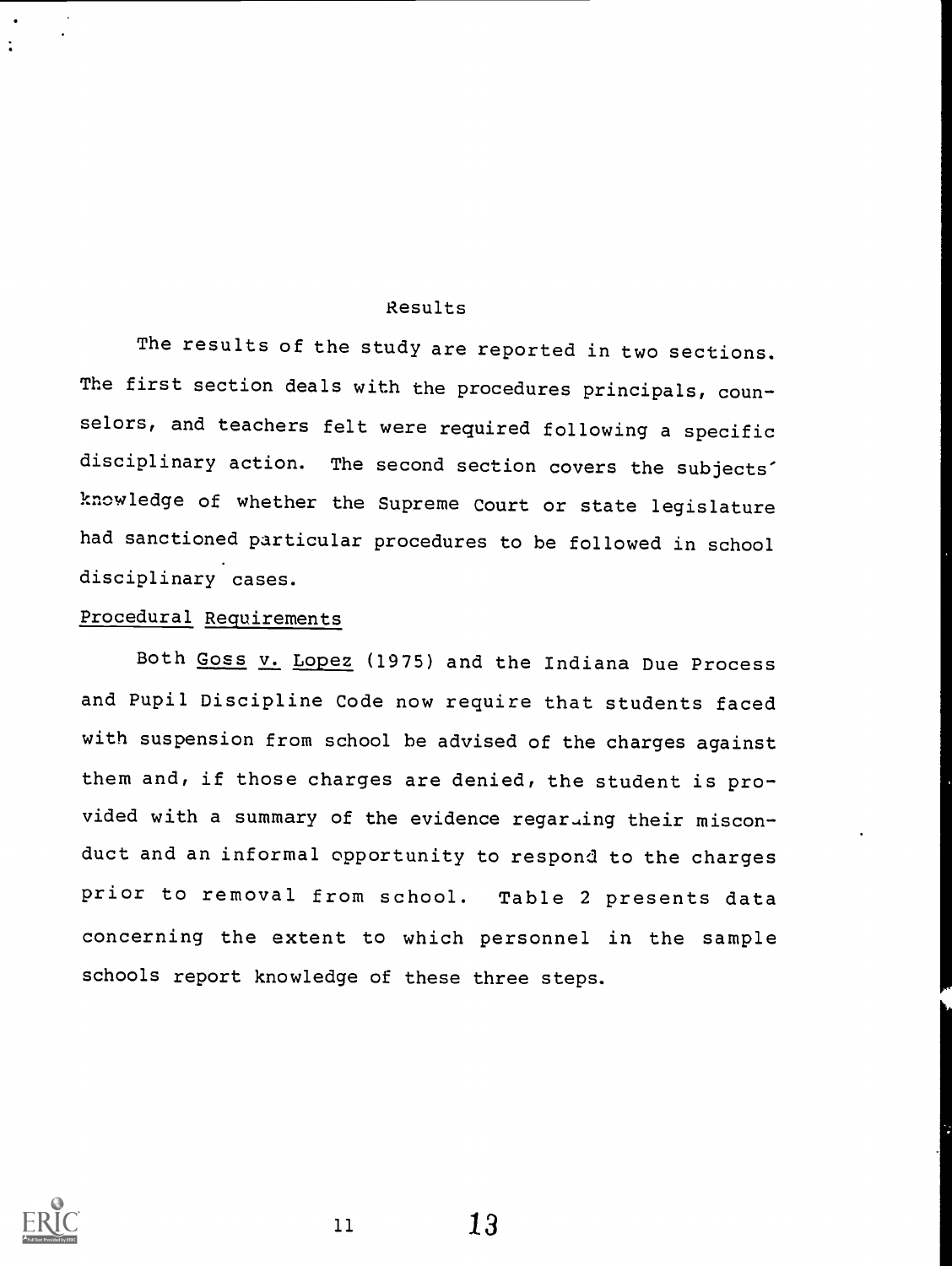| Table 2 |  |  |  |
|---------|--|--|--|
|         |  |  |  |

|            | Procedures         |                     |               |            |  |  |  |  |  |  |
|------------|--------------------|---------------------|---------------|------------|--|--|--|--|--|--|
| Group      | All Goss<br>Rights | Some Goss<br>Rights | Not Mentioned | Don't Know |  |  |  |  |  |  |
| Principals | 70.6%              | 11.88 <sup>1</sup>  | 17.6%         | $\bf{0}$   |  |  |  |  |  |  |
|            | (12)               | (2)                 | (3)           |            |  |  |  |  |  |  |
| Counselors | 26.7%              | $13.38^{2}$         | 60.0%         | 0          |  |  |  |  |  |  |
|            | (4)                | (2)                 | (9)           |            |  |  |  |  |  |  |
| Teachers   | 17.8%              | $8.88^{3}$          | 60.0%         | 13.3%      |  |  |  |  |  |  |
|            | (8)                | (4)                 | (27)          | (6)        |  |  |  |  |  |  |

Reported Knowledge of Suspension Procedures

1 One omitted summary of evidence; one omitted opportunity to explain.

2<sub>One mentioned notice only; one mentioned opportunity to</sub> explain only.

<sup>3</sup> One mentioned notice only; one mentioned summary of evidence only; two mentioned notice and summary, but omitted opportunity to explain.

While nearly 71% of the principals were able to list all of the procedural rights granted in short suspension cases, less than 30% of the counselors and less than 20% of the teachers could. Of particular importance is the fact that nearly 75% of all teachers either did not know (which they stated explicity) or did not mention any of the necessary procedures. A little over 57% of the counselors did not mention any procedures.



12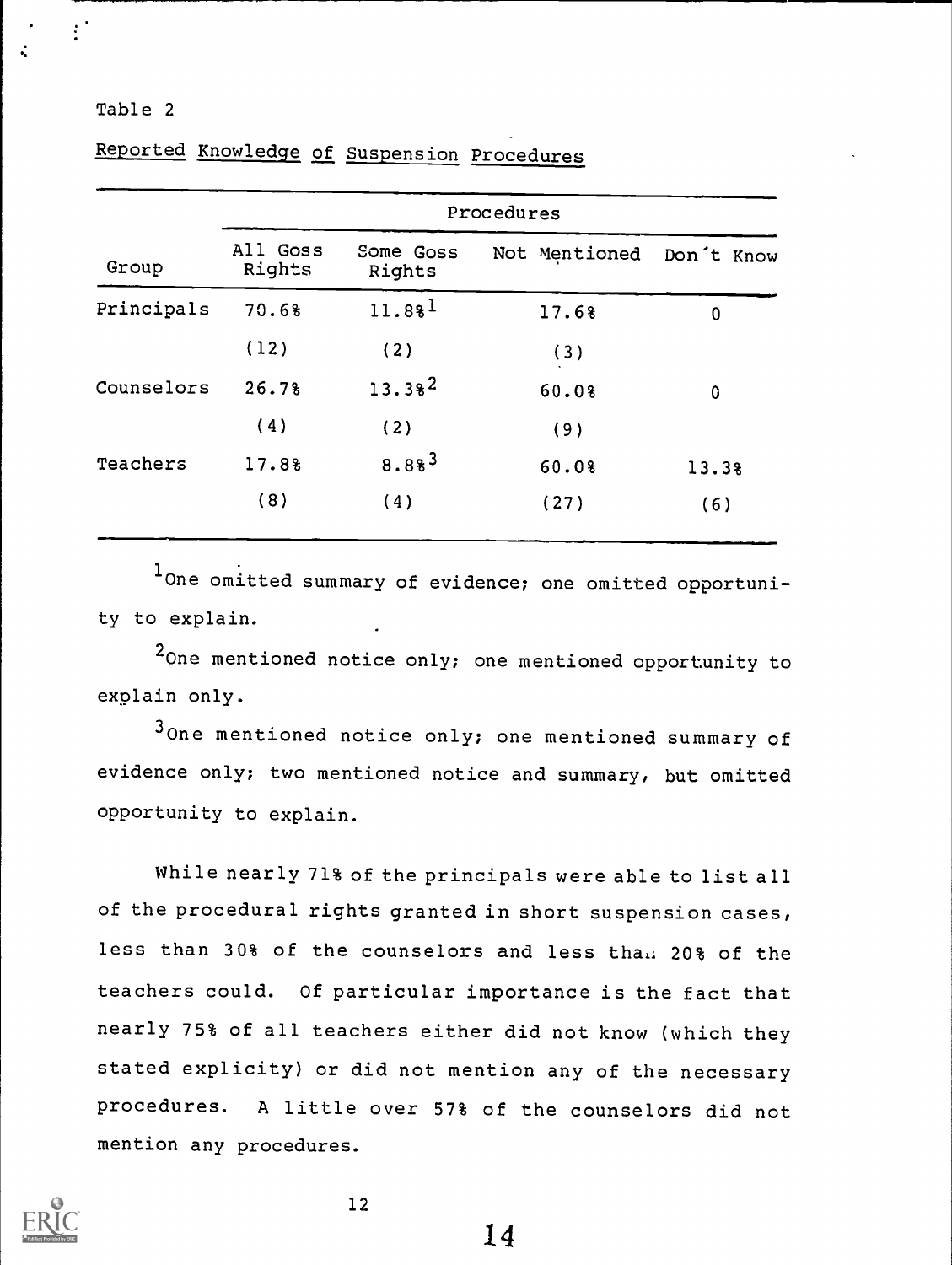With regard to expulsion, it is not possible to speak of "compliance" with federal judicial policy in connection with expulsion procedures, at least above a rudimentary level. The Supreme Court has not yet decided what procedures must accompany invocation of that sanction except, by implication, that they involve something beyond the Goss v. Lopez (1975) requirements. The Indiana Due Process and Pupil Code does, however, specify procedures to be used for expulsions and knowledge of those norms can be evaluated. The current requirements are highly elaborate and were listed in the prior section on Legal Framework (see pages 5-6). Table 3 on pages 14 and 15 reflects the percentages of principals, counselors, and teachers who mentioned specific procedures that were to be followed in expulsion cases.

In view of the complex expulsion requirements set forth by Indiana law and the open-ended question format, which required respondents to recall and specify the rights associated with that sanction, the principals" responses in most areas are striking in their consistency with state law. As an indication of knowledge of state law, the rate of accurate responses by principals was impressive since it is possible that these respondents underreported the extent of knowledge for a couple of reasons. One has to do with the interview technique used. Not only may administrators have forgotten procedures that in fact are used, but they may also have collapsed categories of reports that the researchers (and the Code) considered separate. For example, a respondent who



 $\ddot{\mathbf{r}}$ 

13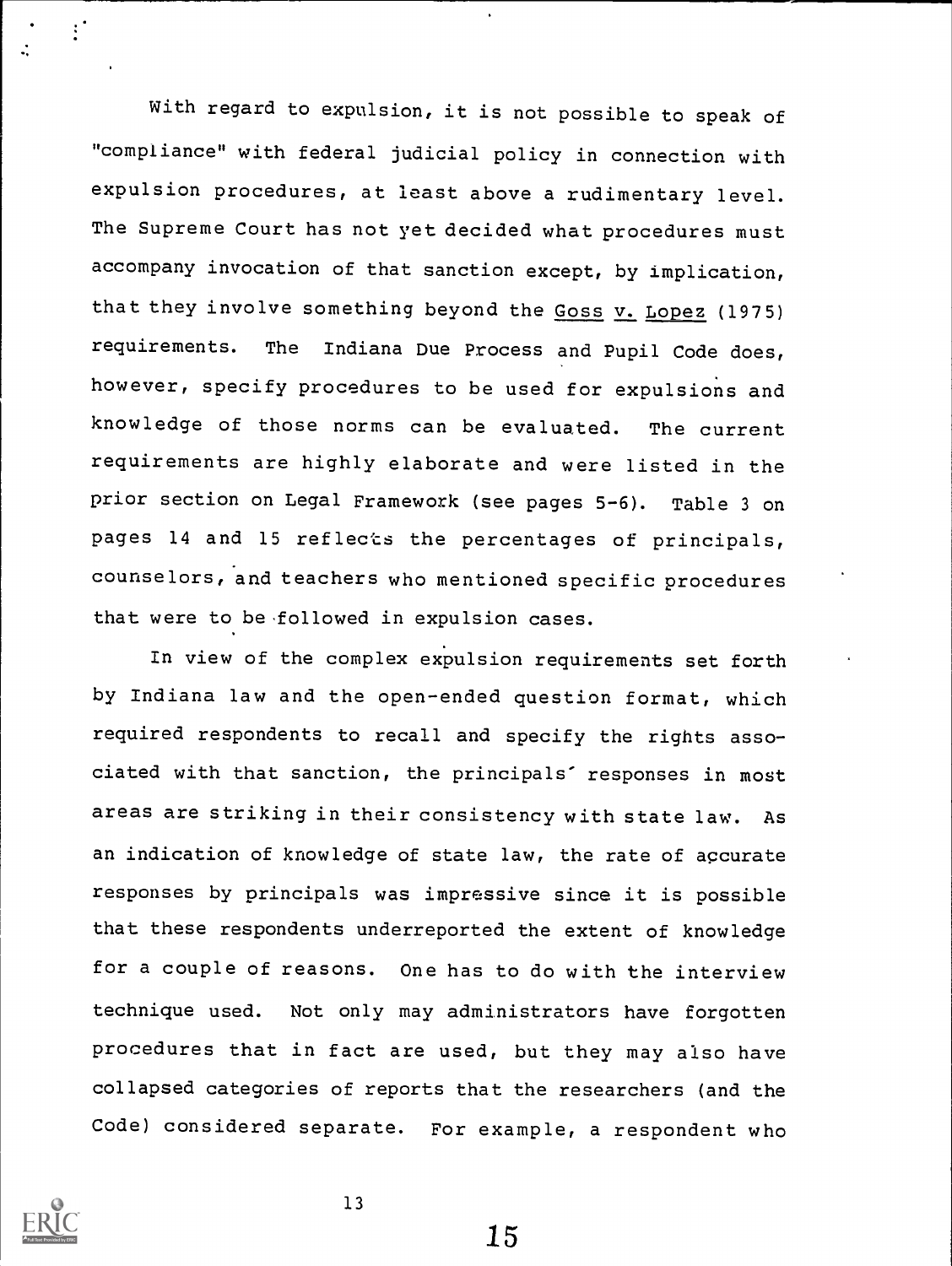## Table 3

 $\ddot{\phantom{a}}$ 

# Reported Knowledge of Expulsion Procedures

------

|            |                    | Procedures                          |                   |         |                     |                           |                     |          |  |  |
|------------|--------------------|-------------------------------------|-------------------|---------|---------------------|---------------------------|---------------------|----------|--|--|
| Group      | written<br>charges | Preliminary:<br>hearing<br>examiner | notice<br>written | hearing | notice of<br>rights | discovery<br>requirements | represent-<br>ation | record   |  |  |
| Principals | 88.2%              | 88.2%                               | 94.1%             | 88.2%   | 82.4%               | 29.4%                     | 88.2%               | 35.3%    |  |  |
|            | (15)               | (15)                                | (16)              | (15)    | (14)                | (5)                       | (15)                | (6)      |  |  |
| Counselors | 33.3%              | 33.3%                               | 46.7%             | 33.3%   | 33.3%               | 6.7%                      | 33.3%               | 0:       |  |  |
|            | (5)                | (5)                                 | (7)               | (5)     | (5)                 | (1)                       | (5)                 |          |  |  |
| Teachers   | 11.1%              | 13.3%                               | 17.8%             | 20.0%   | 6.7%                | 4.4                       | 17.8                | $\bf{0}$ |  |  |
|            | (5)                | (6)                                 | (8)               | (9)     | (3)                 | (2)                       | (8)                 |          |  |  |

ERIC

 $\mathcal{L}_{\mathcal{F}}(\mathcal{L}_{\mathcal{F}})$ 

 $\dddot{\bullet}$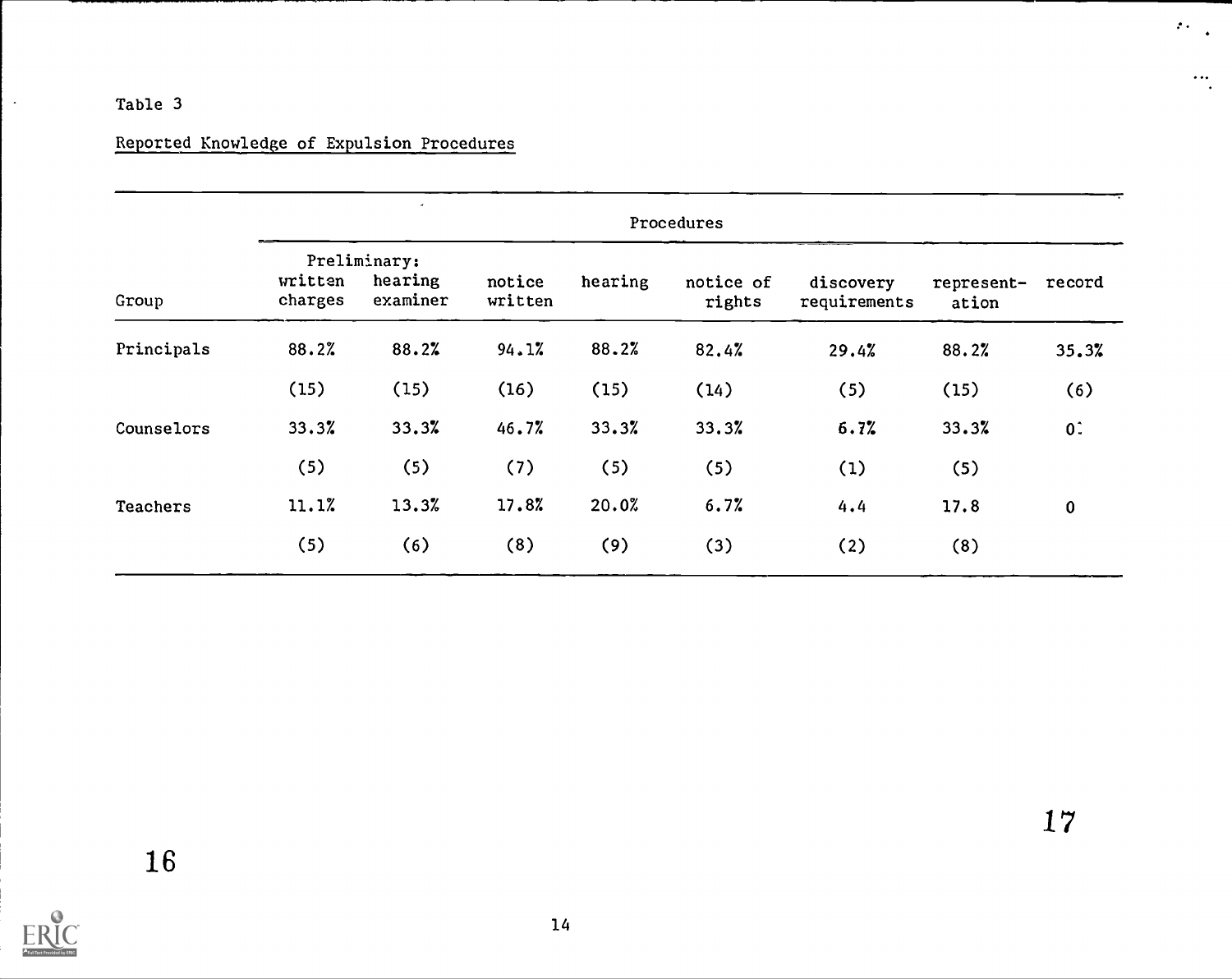## Table 3 (continued)

## Reported Knowledge of Expulsion Procedures

|            | Procédures         |                       |                     |                   |                      |                        |                    |  |  |  |
|------------|--------------------|-----------------------|---------------------|-------------------|----------------------|------------------------|--------------------|--|--|--|
| Group      | closed<br>hearings | right to.<br>be heard | right to<br>silence | sworn<br>evidence | produce<br>witnesses | right to<br>be present | appeal<br>possible |  |  |  |
| Principals | 52.9%              | 29.4%                 | 23.5%               | 94.1%             | 64.7%                | 41.2%                  | 58.8%              |  |  |  |
|            | (9)                | (5)                   | (4)                 | (16)              | (11)                 | (7)                    | (10)               |  |  |  |
| Counselors | $\bf{0}$           | $\pmb{0}$             | $\pmb{0}$           | 46.7%             | 13.3%                | $\bf{0}$               | 13.3%              |  |  |  |
|            |                    |                       |                     | (7)               | (2)                  |                        | (2)                |  |  |  |
| Teachers   | 2.2%               | $\mathbf 0$           | $\pmb{0}$           | 24.4%             | 4.4%                 | $\bf{0}$               | 6.7%               |  |  |  |
|            | (1)                |                       |                     | (11)              | (2)                  |                        | (3)                |  |  |  |

19

 $\mathbf{v}$  .

 $-$ 

a

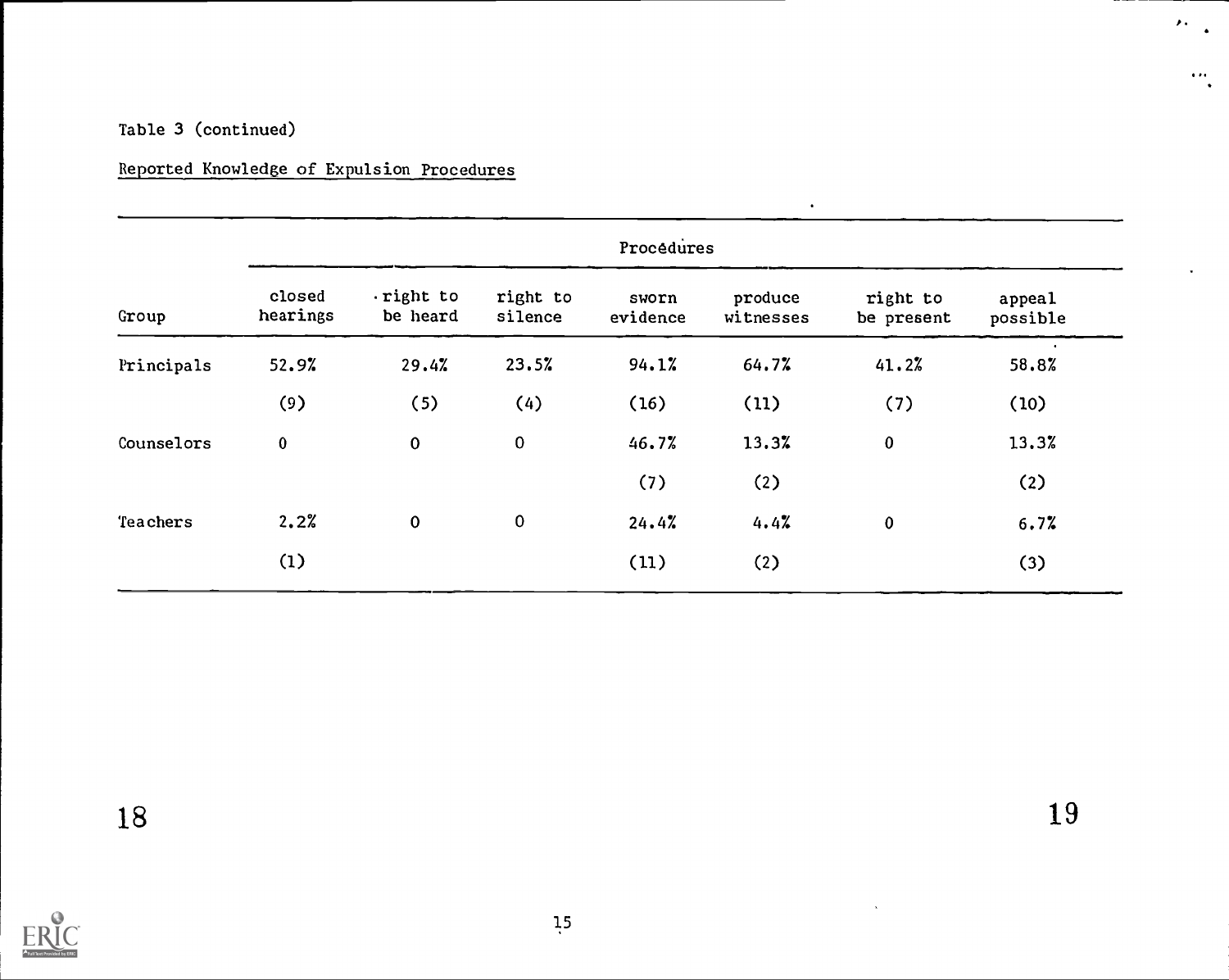said there was a right to a hearing might have assumed that <sup>a</sup> hearing necessarily entailed the rights to be present and to be heard; having said the first, he may well have assumed that he reported the others too. While there are indeed differences among these entitlements, those differences may be more technical than even an informed layperson would appreciate.

Counselors and teachers, on the other hand, demonstrated limited knowledge of even the beginning procedures. In all but one case, where teachers or counselors evidenced some knowledge, a greater percentage of counselors than teachers knew the necessary procedures to follow. Finally, it should be noted that there were several procedural rights which none of the counselors or teachers mentioned: right to a record of the hearing; right of the student to be heard or to be silent; and right of the student to be present at the hearing.

## Knowledge of Mandates

A second part of the interview involved direct questioning of whether the Supreme Court or the state had handed down any requirements to follow in suspension or expulsion cases.

Table 4 represents the data found concerning awareness by group of Supreme Court action.



 $\ddot{\cdot}$ 

16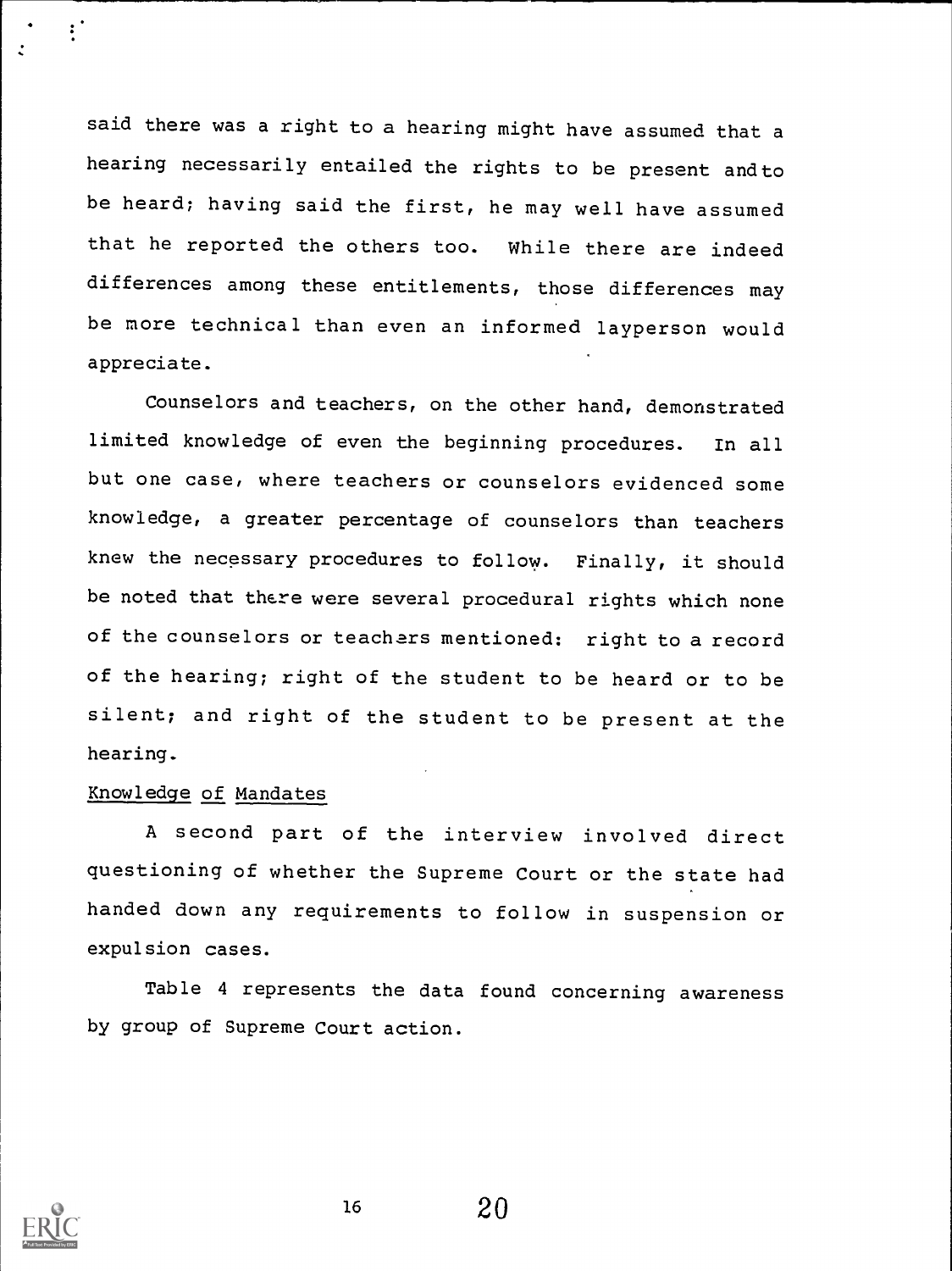### Table 4

|            |      | Suspension |               | Expulsion |      |                   |
|------------|------|------------|---------------|-----------|------|-------------------|
| Group      | yes  | no         | don't<br>know | yes       | no   | $don$ $t$<br>know |
| Principals | 70.6 | 11.8       | 17.6          | 52.9      | 5.9  | 41.2              |
|            | (12) | (2)        | (3)           | (9)       | (1)  | (7)               |
| Counselors | 13.3 | 0          | 86.7          | 33.3      | 13.3 | 53.3              |
|            | (2)  |            | (13)          | (5)       | (2)  | (8)               |
| Teachers   | 11.1 | 13.3       | 75.6          | 24.4      | 4.4  | 71.1              |
|            | (5)  | (6)        | (34)          | (11)      | (2)  | (32)              |
|            |      |            |               |           |      |                   |

## Knowledge of Supreme Court Action

Distinct differences can be found between principals, where 70% reflected an awareness of Supreme Court action, and the two other groups, counselors and teachers, where 75% or more stated they did not know if the Supreme Court had reviewed any cases involving suspension.

With expulsion, which has not been specifically addressed by the Supreme court (except within the context of Goss v. Lopez), almost 53% of principals believed it had been (and they would mention all the procedures which were, in fact, covered by Indiana state law). More counselors and teachers felt the Supreme Court had rendered a decision involving expulsion than a decision involving suspension. Notice that only a small percentage stated "no" that the Supreme Court had not decided a case whereas 41% percent of principals, 53% of counselors, and 71% of teachers simply did not know.



17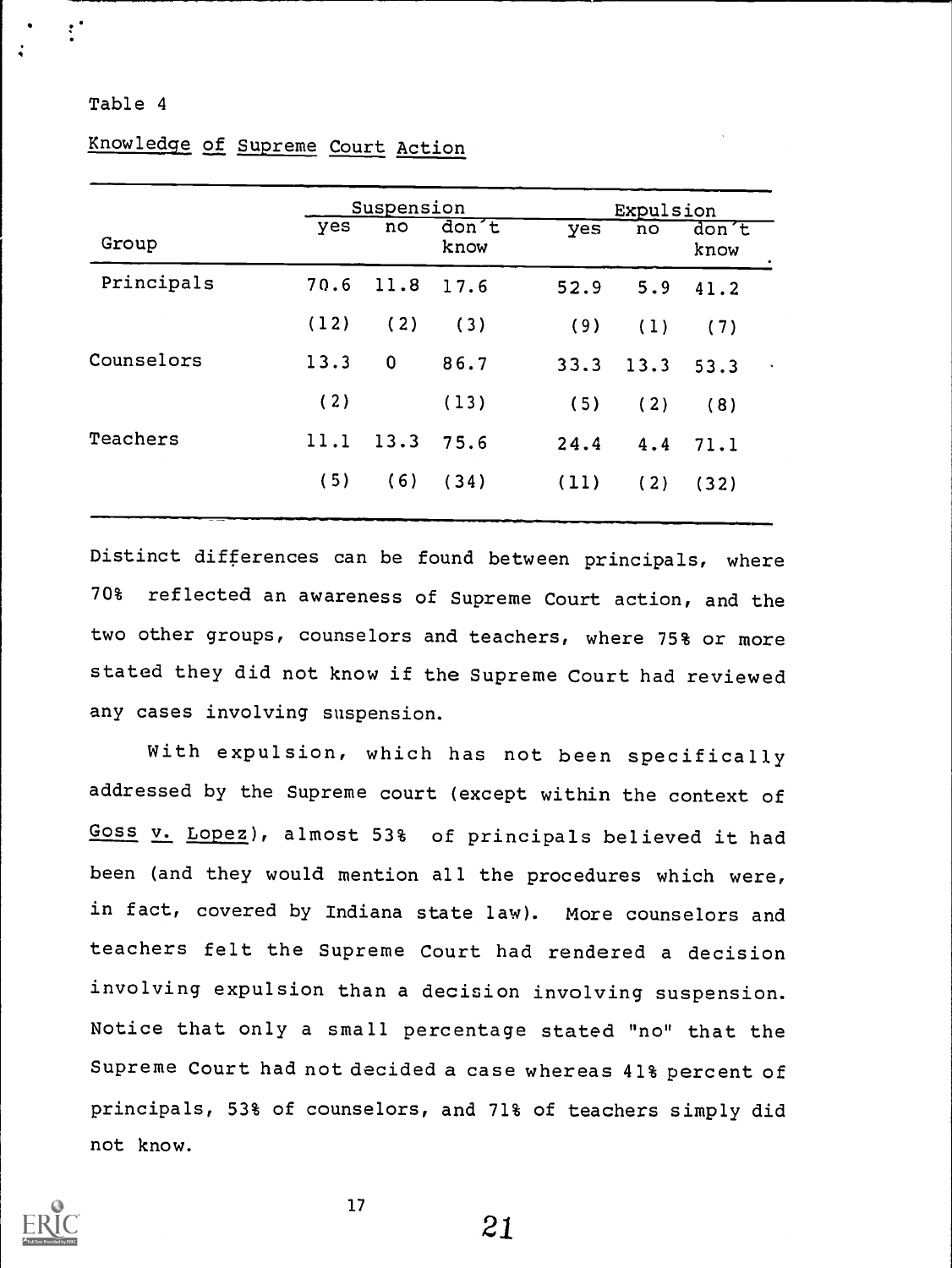Percentages of principals', counselors', and teachers' knowledge of state law concerning suspension and expulsion procedures can be found in Table 5.

## Table 5

 $\sum_{i=1}^{n}$ 

| Group      |          | Suspension |                          | Expulsion |                  |                        |  |
|------------|----------|------------|--------------------------|-----------|------------------|------------------------|--|
|            | yes      | no         | don <sub>c</sub><br>know | yes       | no               | $\frac{d}{dx}$<br>know |  |
| Principals | 94.1     | 5.9        | $\bf{0}$                 | 100.0     | $\mathbf 0$      | 0                      |  |
|            | (16)     | (1)        |                          | (17)      |                  |                        |  |
| Counselors | 60.0     | $\bf{0}$   | 40.0                     | 80.0      | $\mathbf 0$      | 20.0                   |  |
|            | ٠<br>(9) |            | (6)                      | (12)      |                  | (3)                    |  |
| Teachers   | 42.2     | 8.9        | 48.9                     | 60.0      | 4.4              | 35.6                   |  |
|            | (19)     | (4)        | (22)                     | (27)      | $\bullet$<br>(2) | (16)                   |  |

Knowledge of State Law

In comparing knowledge of Supreme Court action with knowledge of state law, a greater percentage of principals were aware of state law. In fact, all principals were aware of the fact that the state mandated certain expulsion requirements and only one principal was unaware that the state had not mandated suspension requirements. Counselors and teachers also were more cognizant of state legislation, yet, even still, a substantial percentage did not know if suspension procedures were outlined by the state (40% counselors;49% teachers) or if expulsion procedures were established (20% counselors; 36% teachers).



18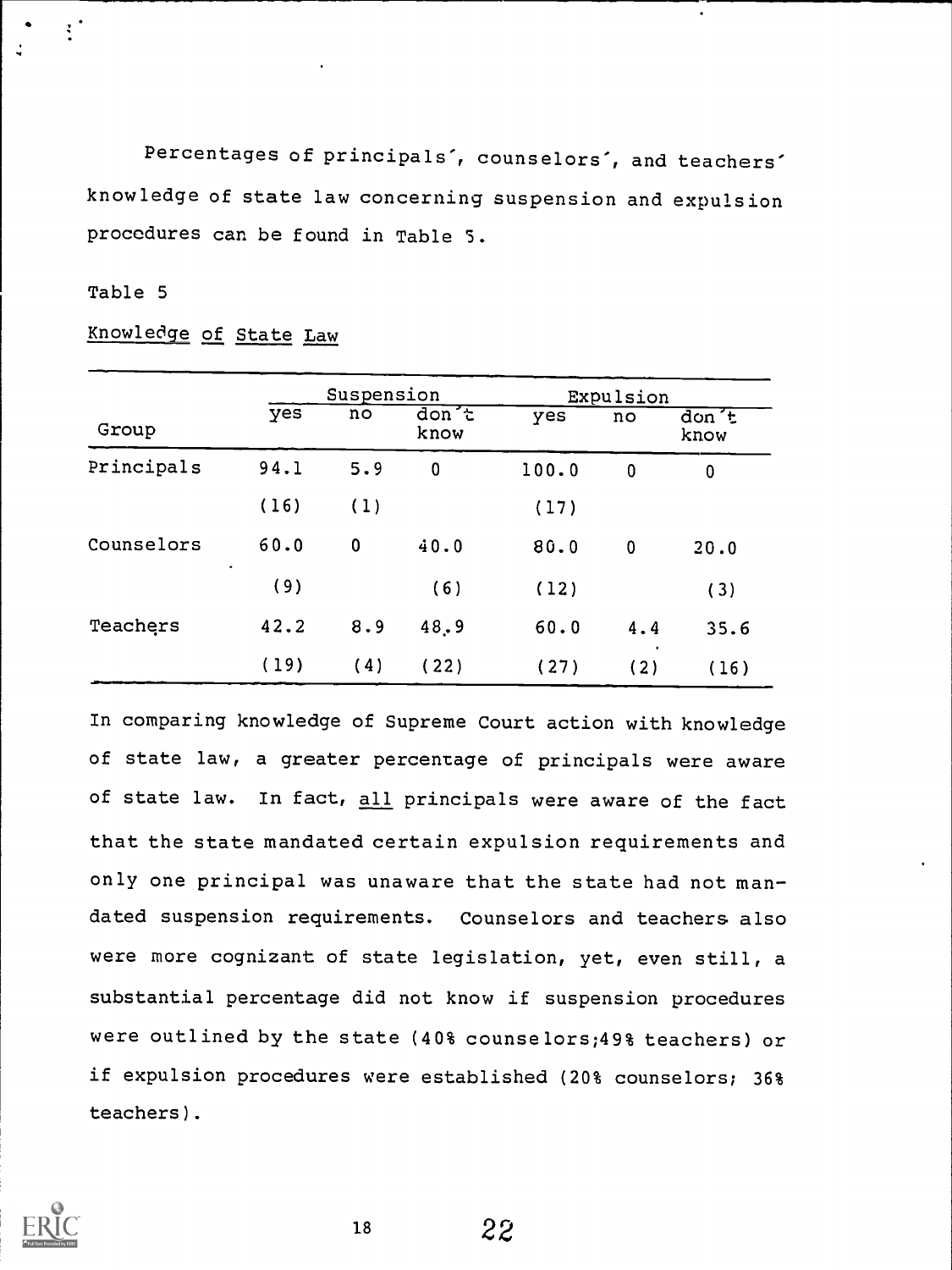### Discussion

The two hypotheses were supported by the descriptive data gathered. First, the higher the position a person held within a school structure, the greater the likelihood that a judicial or state sanction would be known and understood. Principals were found to be most knowledgeable, followed by counselors, then teachers.

Second, the closer the sanctioning authority was to the local school, the more likely school personnel would be aware of the mandates. Clearly, this hypothesis was supported by the greater percentage of principals, counselors, and teachers who knew about the state legislative action, but not Supreme Court action.

Compliance, then, is more likely to exist when the sanctioning authority is in closer proximity to those who must implement its actions. In states where a discipline code has not been developed, it would be predicted that limited compliance with federal sanctions would exist since the federal level is comparatively distant from local school personnel. In order for compliance to take place where state codes do not exist, massive educational efforts delivered through state administrations are likely to be most successful.

It is striking that counselors and teachers significantly lacked knowledge and understanding of the law. These findings can be explained in several ways. First, the educational backgrounds of these two professions typically do not require them to gain substantive knowledge of school law



 $\mathbf{r}^{\star}$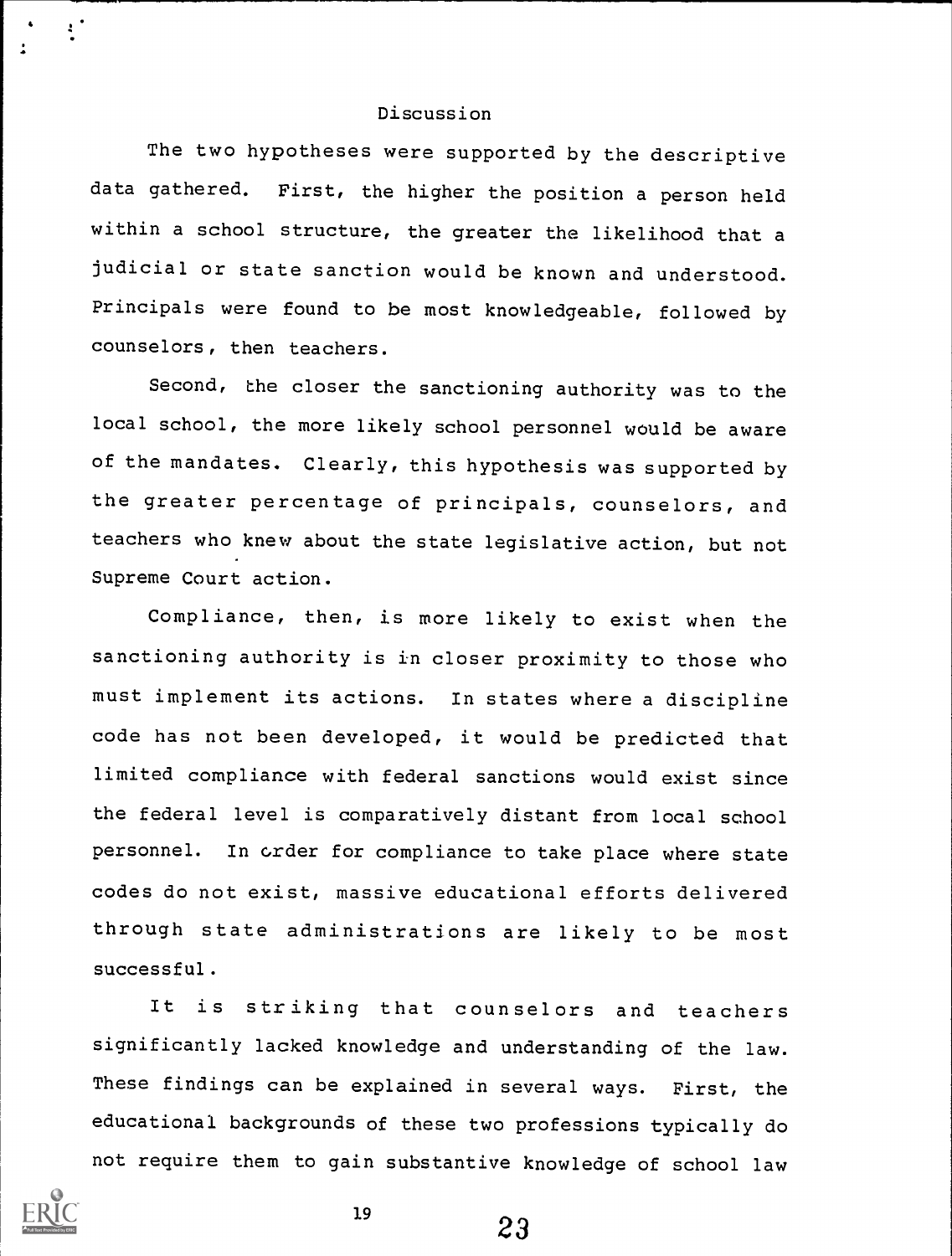and administrative proceedings. Second, within the framework of their job descriptions, the occasion co need and/or utilize such knowledge occurs at a much lower frequency as compared to principals. Nevertheless, at this time of greater accountability and responsibility to students, it appears both necessary and prudent for educators at all levels within the school at least to have a "working" knowledge of the administrative regulations which affect students. Certainly the suspension and expulsion of students are facts of daily life which reverberate throughout the school and community making the teachers' and counselors' knowledge imperative.

In conclusion, this study has found differential levels of knowledge in school personnel with principals possessing the greatest amount of information on procedural requirements and sanctions concerning disciplinary practices.

It also appears that state regulations are more readily known across all three groups--principals, counselors, teachers--implying that the closer the proximity of the source of the mandate, the greater the knowledge of this mandate, and hence, greater likelihood for compliance.

Finally, in comparing the three groups, teachers and counselors prove to have very limited knowledge of either legal sanctions and/or the actions to be taken in suspension and expulsion cases.



20